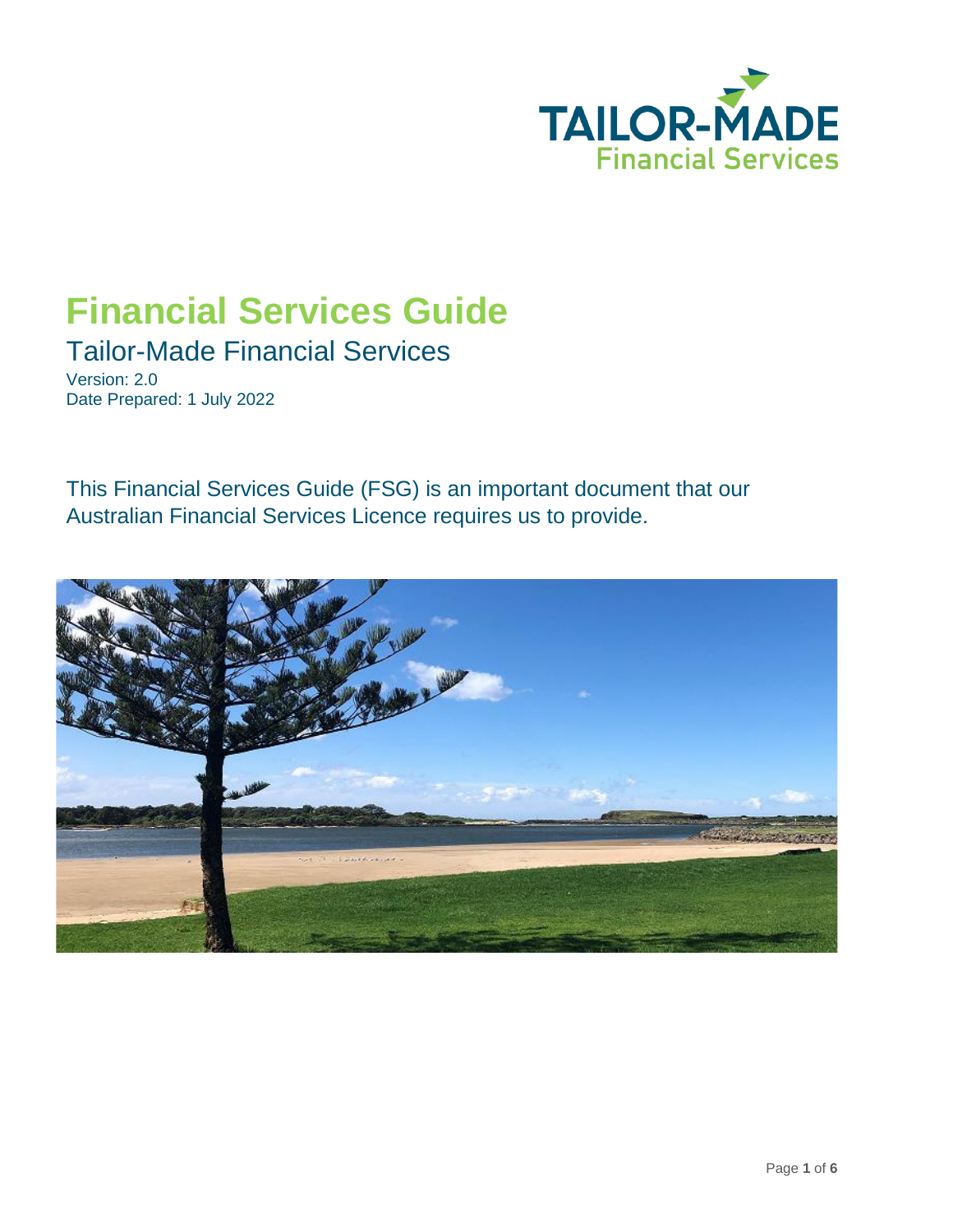This FSG provides you with information about us, Tailor-Made Financial Planning Pty Ltd, Trading as Tailor-Made Financial Services (also referred to as 'we', 'us' or 'our'), and our Licensee – CUBE Financial Services Pty Ltd and the financial services we offer.

## **Disclosure of Independence**

Tailor-Made Financial Services is independent, impartial and unbiased because we:

- a) Do not receive commissions for the advice we provide or in the event we do, we rebate the commissions in full to our clients; and
- b) Are 100% privately owned and no product issuer or provider has any stake in the ownership of the organisation.

This FSG covers the following:

- Who we are and how you can contact us;
- The financial services we are authorised to provide to you;
- The cost of our services and how we are remunerated;
- The disclosure documents and statements you will receive;
- How we deal with your personal information; and
- Our internal and external dispute resolution processes.

Please review this document before engaging our services.

## **About Tailor-Made Financial Services**

Tailor-Made Financial Planning Pty Ltd (ABN 33 088 879 270) trading as Tailor-Made Financial Services was formed in 2002. Tailor-Made Financial Services is a Corporate Authorised Representative (AR No.247818) of CUBE Financial Services Pty Ltd (ABN 67 135 428 885), AFSL Number 533816.

Tailor-Made Financial Services is a Professional Practice of the Financial Planning Association of Australia (FPA) and is committed to upholding the FPA's Code of Professional Practice.

Our details are:

**Central Office Location and Postal Address: Address:** 10/65 Princes Highway, Milton NSW 2538 **Postal:** PO Box 272, Milton NSW 2538 **Phone:** 02 4455 7800 **Email:** info@tmfs.com.au **Website:** www.tmfs.com.au

Refer to our website: www.tmfs.com.au for other office locations.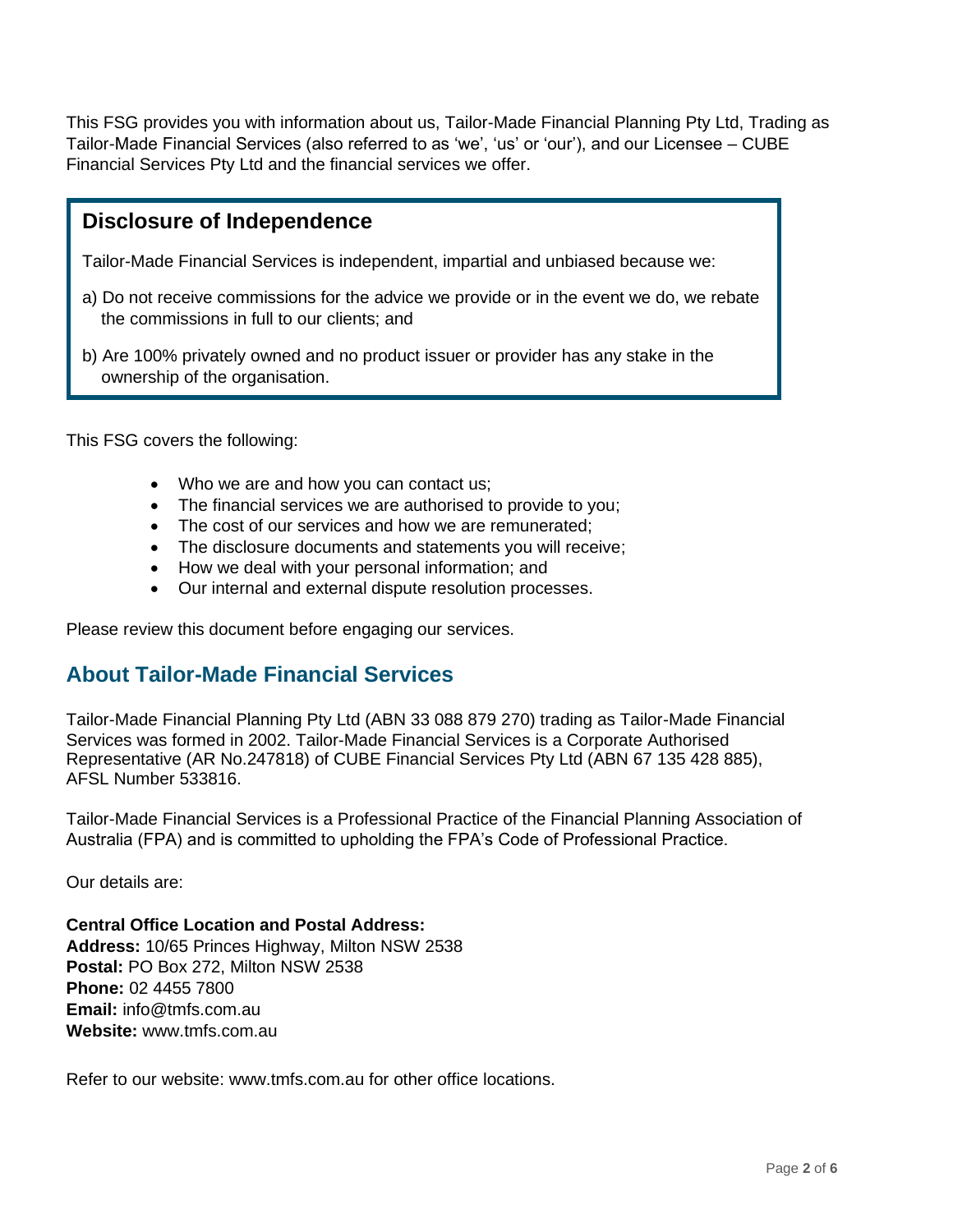# **About our licensee and Authorised Representatives**

CUBE Financial Services Pty Ltd ABN 67 135 428 885 Australian Financial Services Licensee Number: 533816

CUBE Financial Services Pty Ltd has approved the distribution of this guide and authorised us to provide advice and other services as described in this guide.

CUBE Financial Services Pty Ltd's registered office is located at Milton NSW 2538.

Ben Hatcher (AR No 247577), John Broughton (AR No 299934). Tim Gray (AR No 257878) and Ed Macartney (AR No 1266235) are Authorised Representatives of CUBE Financial Services Pty Ltd ABN 67 135 428 885, AFS Licence No.533816.

## **Financial Services and Products We Offer**

We can provide financial product advice to retail and wholesale clients on the following products:

- deposit and payment products,
- debentures, stocks and bonds,
- life insurance
- managed investments,
- Investor Directed Portfolio Services (IDPS),
- Retirement Savings Accounts (RSA),
- securities,
- standard margin lending facilities, and
- superannuation (all).

Our Australian Financial Services Licence number 533816 gives us the authority to provide financial product advice on the following services:

- wealth creation,
- life insurance,
- superannuation and retirement planning,
- debt reduction,
- cash flow management,
- estate planning,
- tax (financial) advice, and
- salary packaging.

We will provide financial services directly or through one of our authorised representatives.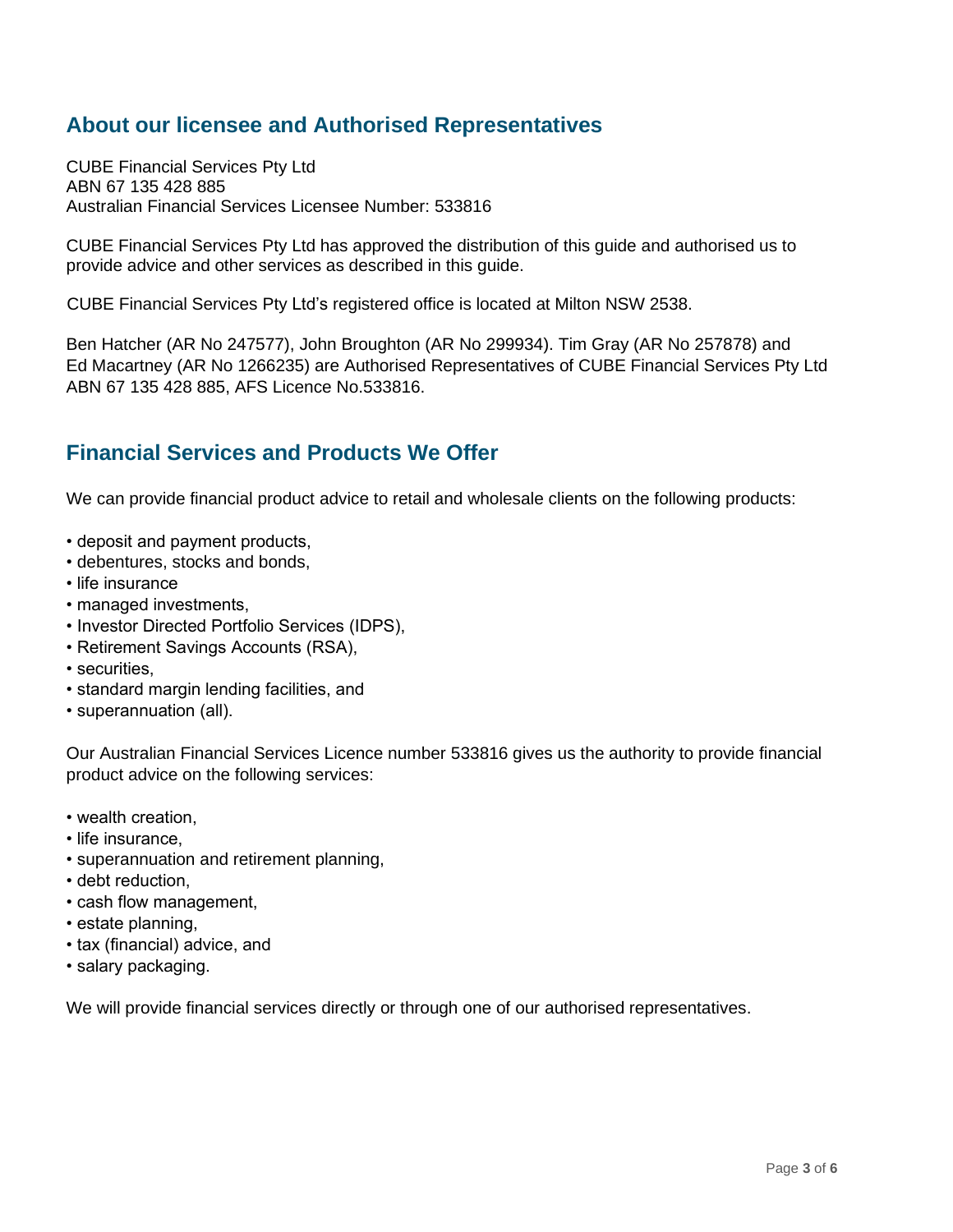# **Documents You May Receive**

When your financial adviser provides personal financial advice to you, you may receive one or more of the following documents:

#### **Statement of Advice (SOA)**

If we provide you with personal financial product advice we will give you a Statement of Advice (SOA). Personal financial product advice is advice that takes into account one or more of your personal objectives, financial situation and needs. The SOA will contain the advice, the basis on which it is given and information about any advice fees.

#### **Record of Advice (ROA)**

If you are provided with an SOA and subsequently with further advice, you may request a Record of Advice (ROA) by contacting us.

#### **Product Disclosure Statement (PDS)**

If we recommend that you purchase a particular financial product, you will receive a Product Disclosure Statement (PDS) to help you decide whether or not to do so. The PDS contains information about that particular product's features, costs, benefits and risks.

#### **Annual Advice Agreement (AAA)**

We will give you an annual advice agreement (AAA) that outlines the fees we will charge you in the forthcoming twelve-month period and services to which you are entitled in that period.

## **Instructions**

Generally, you may give us your instructions verbally or in writing, such as by email, letter or fax. In some instances, we require your instructions to be in writing.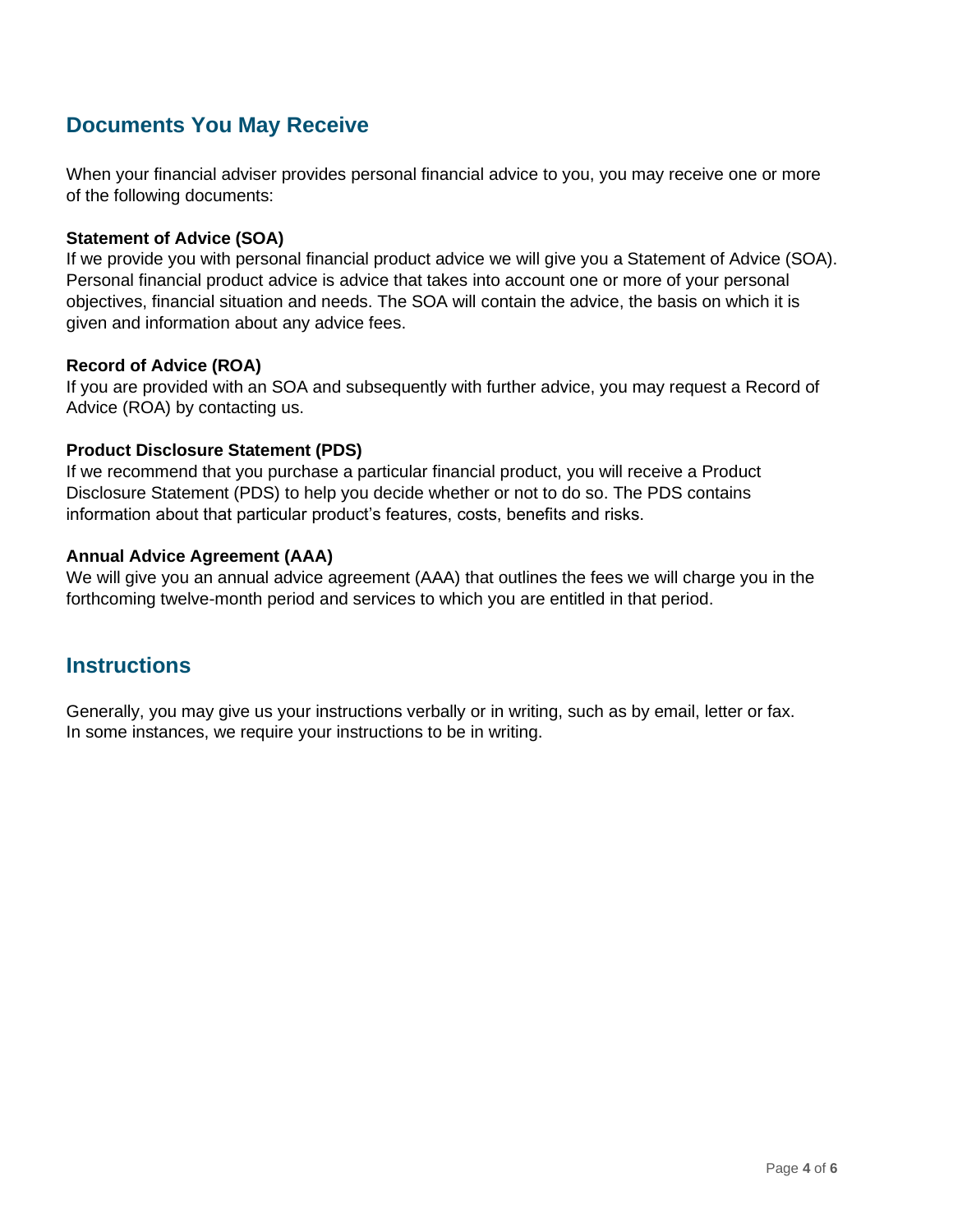# **How We and Your Financial Adviser are Paid**

#### Initial Advice Fees

CUBE Financial Services, on behalf of your adviser, will charge a fee for service for providing financial advice to you.

For an initial appointment we will charge up to \$550 and provide an invoice following the meeting.

Generally after your initial appointment, we will provide you with an Introductory Fee Agreement that will detail the advice services that will be provided and the fee that will be charged for those services. Our fee to prepare a Statement of Advice will typically range between \$3,300 and \$8,800 based on the complexity of your financial situation and the nature of the advice and investments you require. This range is an indication only, and in some cases fees may fall outside of this range.

#### Annual Advice Arrangements (AAA)

Our annual advice fees depend on the ongoing service that we provide to you. They are typically a dollar-based amount and range between \$2,200 to \$16,500 per annum (payable monthly) depending on the complexity and scope of advice required. Please note these figures are an indication only and may fall outside of this range.

• Your SoA and AAA will set out the exact fees, payments and other benefits that we and your financial adviser will receive.

CUBE Financial Services, reserve the right to charge clients based on an hourly rate of \$275 should ad hoc services required be in excess of what is covered by the above fees. You will be given advance warning should hourly charges be relevant and your agreement required.

## **Relationships and Associations**

Tailor-Made Financial Services / CUBE Financial Services Pty Ltd does not have any relationships or associations that could reasonably be expected to influence the provision of financial services.

### **Professional Indemnity Insurance**

We maintain professional indemnity insurance to cover our advice and the recommendations providedby your adviser. CUBE Financial Services Pty Ltd is also covered by professional indemnity insuranceand this satisfies the requirements imposed by the Corporations Act 2001 and National Consumer Credit Protection Act. The insurance covers claims arising from the actions of former employees or representatives of CUBE Financial Services Pty Ltd, even where subsequent to these actions they have ceased to be employed by or act for CUBE Financial Services Pty Ltd.

## **What information do we maintain on your file?**

We maintain a record of your personal profile including details of your objectives, financial situation and needs. We also maintain records of any recommendations made to you.